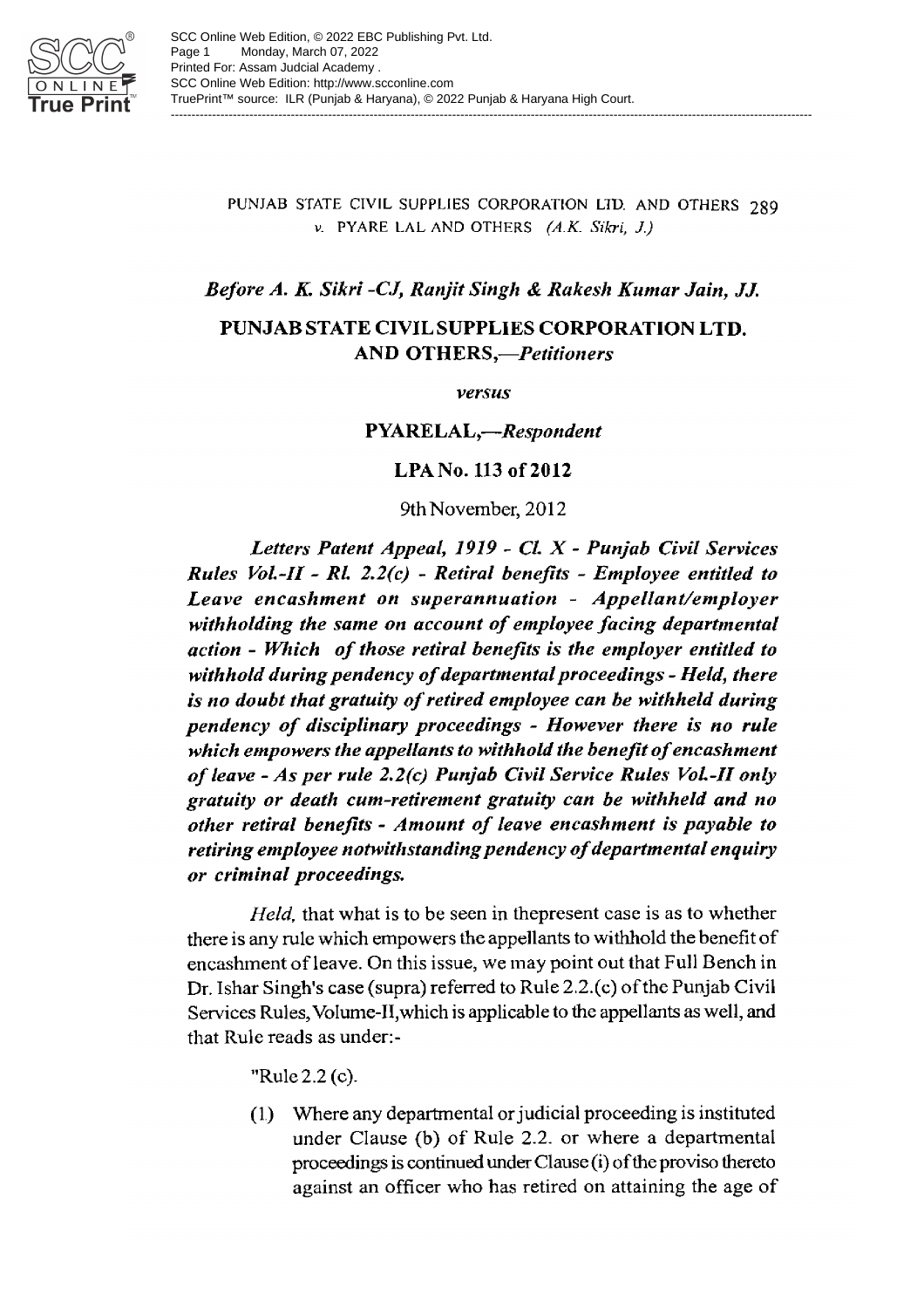

#### **I.L.R. PUNJAB AND HARYANA**  $2013(1)$

compulsory retirement or otherwise, he shall be paid during the period commencing from the date of his retirement to the date of which, upon conclusion of such proceedings, final orders are passed, a provisional pension not exceeding the maximum pension which would have been admissible on the basis of his qualifying service up to the date of retirement or if he was under suspension on the date of retirement up to date immediately proceeding to the date on which he was placed under suspension; but no gratuity or death-cum-retirement gratuity shall be paid to him until the conclusion of such proceedings and of final orders thereon.

- The gratuity, if allowed to be drawn by the competent authority on the conclusion of the proceedings will be deemed to have fallen due on the date of issue of final orders by the competent authority.
- (2) Payment of provisional pension made under Sub-clause (1) shall be adjusted against the final retirement benefits sanctioned to such officer upon conclusion of the aforesaid proceedings but no recovery shall be made where the pension finally sanctioned is less than the provisional pension or the pension is reduced or withheld either permanently or for a specified period."

As per the aforesaid rule, only gratuity or death-cum-retirement gratuity can be withheld and no other retiral benefit is stipulated. Learned counsel for the appellants also could not point out any other rule authorizing the appellants to withhold the benefit of encashment of leave.

#### $(Para 11)$

*Further held*, that we are, therefore, in agreement with the view taken by the Division Bench of this Court in B.S. Gupta's case (supra) holding that amount of leave encashment is payable to the retiring employee notwithstanding the pendency of the departmental enquiry or criminal proceedings.

 $(Para 12)$ 

Ms. Deepali Puri, Advocate, for the appellants.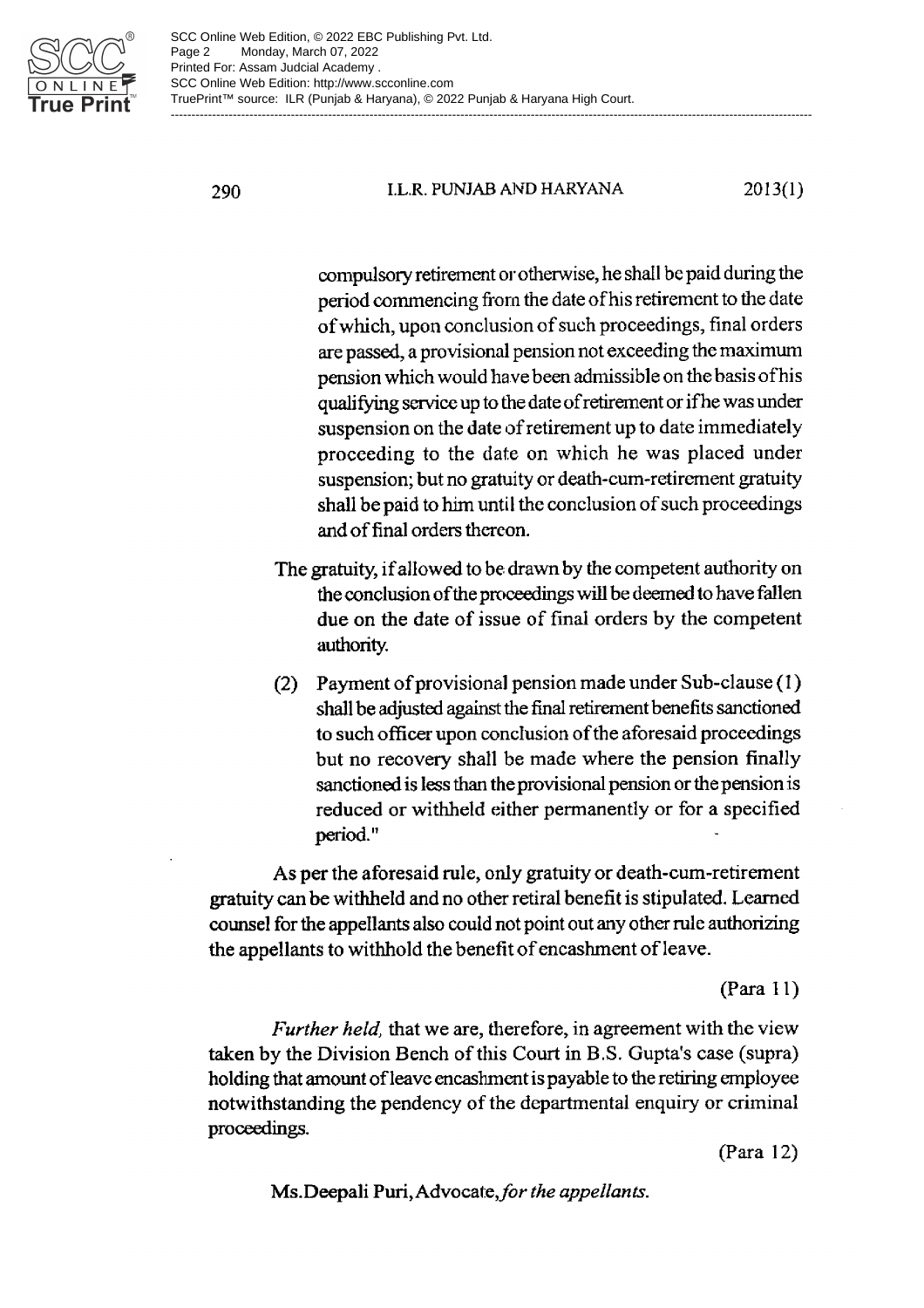

#### PUNJAB STATE CIVIL SUPPLIES CORPORATION LTD. AND OTHERS 291 v. PYARE LAL AND OTHERS  $(A,K, Sikri, J)$

## P.K. Gupta, Advocate, for the respondent.

## A.K. SIKRI, C.J.

(1) The factual matrix of this appeal is in a narrow compass, but it gives rise to an important question of law which needs to be decided in this LPA. The question is as to whether retiral benefits of an employee, who at the time of his superannuation was facing departmental action, can be withheld and, if so, which of those retiral benefits, the employer is entitled to withhold. We may point out, at the outset, that the parties are unanimous and accept the position that insofar as gratuity of such an employee is concerned that can be withheld during the pendency of the disciplinary proceedings. In the present case, we are concerned with encashment of earned leave and the question is as to whether this benefit can also be withheld or it is the right of the employee to gethis earned leave encashed on the date of his superannuation, as retiral benefit, not with standing the disciplinary action which he is facing.

(2) When this appeal came up before the Division Bench in the normal course on October 05, 2012, after hearing counsel for the parties, the Division Bench was of the opinion that the matter needs to be considered by a larger Bench. That is the reason present Full Bench has been constituted to decide the appeal. Reasons for consideration of the matter by the Full Bench are given in the said order. Before we refer to the same, for clear understanding of the matter, facts of the present appeal, which lie within a narrow compass and on which there is no dispute, need to be noted.

(3) The respondent herein was the employee of the appellant M/s Punjab State Civil Supplies Corporation Limited. He was served with two charge-sheets during his employment with the appellant. However, when the enquiry proceedings relating to these chargesheets were still in progress, the respondent attained age of 58 years on 30.4.2006, which is the retirement age as per the service rules of the appellant and orders dated 13/20th April, 2006 were passed allowing the respondent to retire from service on attaining the age of superannuation with effect from 30.4.2006. This order also stipulated that the retiral benefits of the respondent be withheld as per the rules till the decision of the pending charge-sheets. These enquiries are still pending. The appellant decided to withhold all the retiral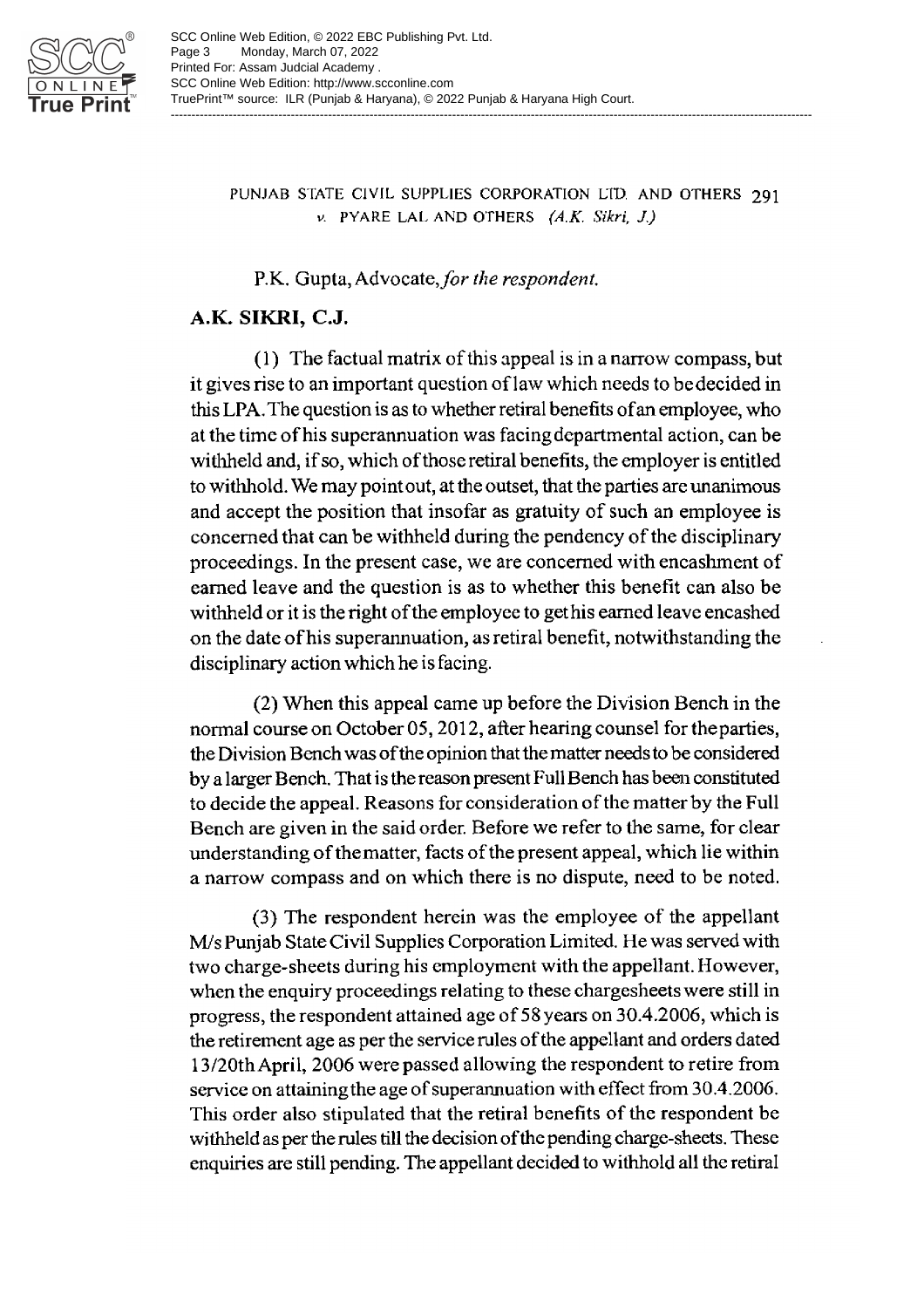

**LL R. PUNJAB AND HARYANA** 2013(1)

benefits of the respondent. The respondent submitted that his retiral benefits cannot be withheld and, therefore, preferred departmental appeal against the aforesaid decision contained in order dated 13/20.4.2006. His appeal was, however, dismissed. Respondent filed writ petition in this Court and the learned single Judge has directed the appellants to release payment of retiral benefits with the exception of gratuity alone. Against this order, present appeal is preferred. While giving these directions, the learned single Judge relied upon the Full Bench judgment of this Court in Dr. Ishar Singh versus State of Puniab and another (1), and also referred to Division Bench judgment in Gurdial Singh versus Punjab State Civil Supplies Corporation Limited and others CWP-7041/2007, decided on 26.8.2008.

(4) In the case of **Dr.Ishar Singh** (supra), certain issues were referred to the Full Bench for its consideration, which are as under:-

- "(i) Whether withholding or postponing the payment of pension or gratuity amount due to account of commutation of pension is permissible in law?
- Whether the authorities could withhold or postpone the payment (ii) of retiral benefits?
- (iii) Whether the Government can initiate or continue with the departmental enquiry long after the date of alleged lapse in spite of the fact that the officer had retired from service many years hack?
- (iv) Should the enquiry proceedings be quashed on the ground of long pendency alone?"

(5) When this appeal came up for hearing before the Division Bench on 5.10.2012, submission of the learned counsel for the appellants was that in addition to gratuity, appellant could also withhold benefit of encashment of earned leave. It was argued that appellants were entitled to do the same in view of the ratio of Dr. Ishar Singh's case (supra) itself and the principle laid down therein was not correctly applied by the learned single Judge.

<sup>1994 (2)</sup> RSJ 543  $(1)$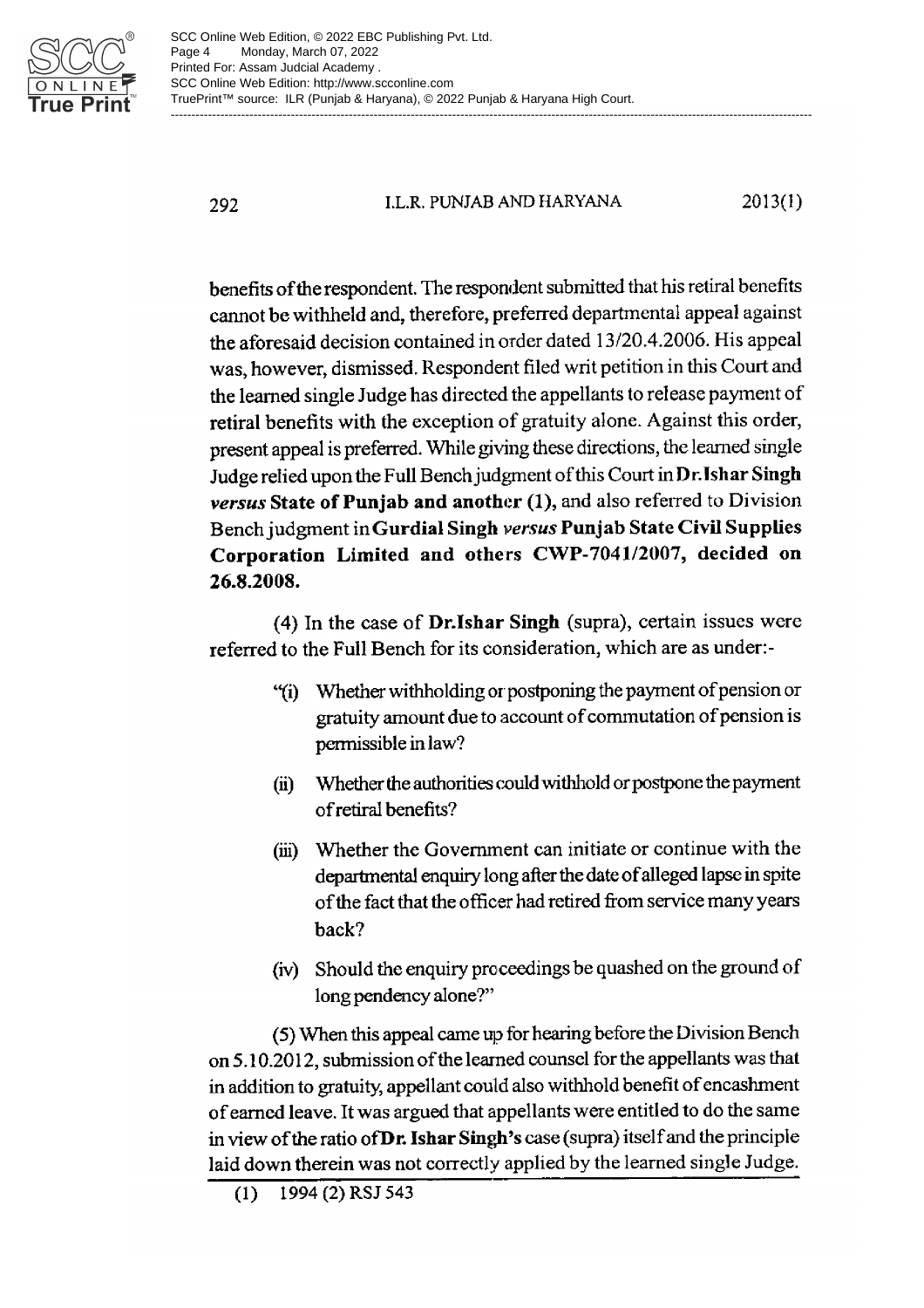

PUNJAB STATE CIVIL SUPPLIES CORPORATION LTD. AND OTHERS 293 v. PYARE LAL AND OTHERS  $(A.K. Sikri, J.)$ 

(6) Insofar as first issue is concerned, the answer given by the Full Bench was that even when the departmental enguiry is pending, on the retirement of the employee, pension cannot be withheld and 100% pension is to be given, even though provisionally. However, as far as gratuity is concerned that can be withheld.

(7) As far as second issue is concerned with which we are directly concerned, we find that there is no separate and independent discussion in the said judgment. However, this question is answered while summing up the position in Para-81 which reads as under:-

- "(i) The Government has no right to withhold or postpone pension or the payment on account of commutation of pension. The State is bound to release 100 per cent pension at the time of superannuation, may be provisionally.
- The Government can withhold the gratuity or other retiral benefits  $(ii)$ except pension or postpone payment of the same during pendency of an enquiry.
- (iii) Pension cannot be adversely affected before a finding of guilt is returned.
- (iv) The Government can initiate departmental enquiry after long lapse before retirement, rather there is no limitation for initiating the departmental enquiry from the date of incident before retirement. The delay and the explanation for the same may reasonably be taken note Of keeping in view its likelihood to cause prejudice to the delinquent if the enquiry is challenged in appropriate proceedings.
- (v) The enquiry proceedings cannot be quashed solely on the ground of long pendency.
- (vi) There is no effect of superannuation on the pendency of the enquiry proceedings.
- (vii) The recovery of the Government dues can be made from gratuity or other retiral benefits only."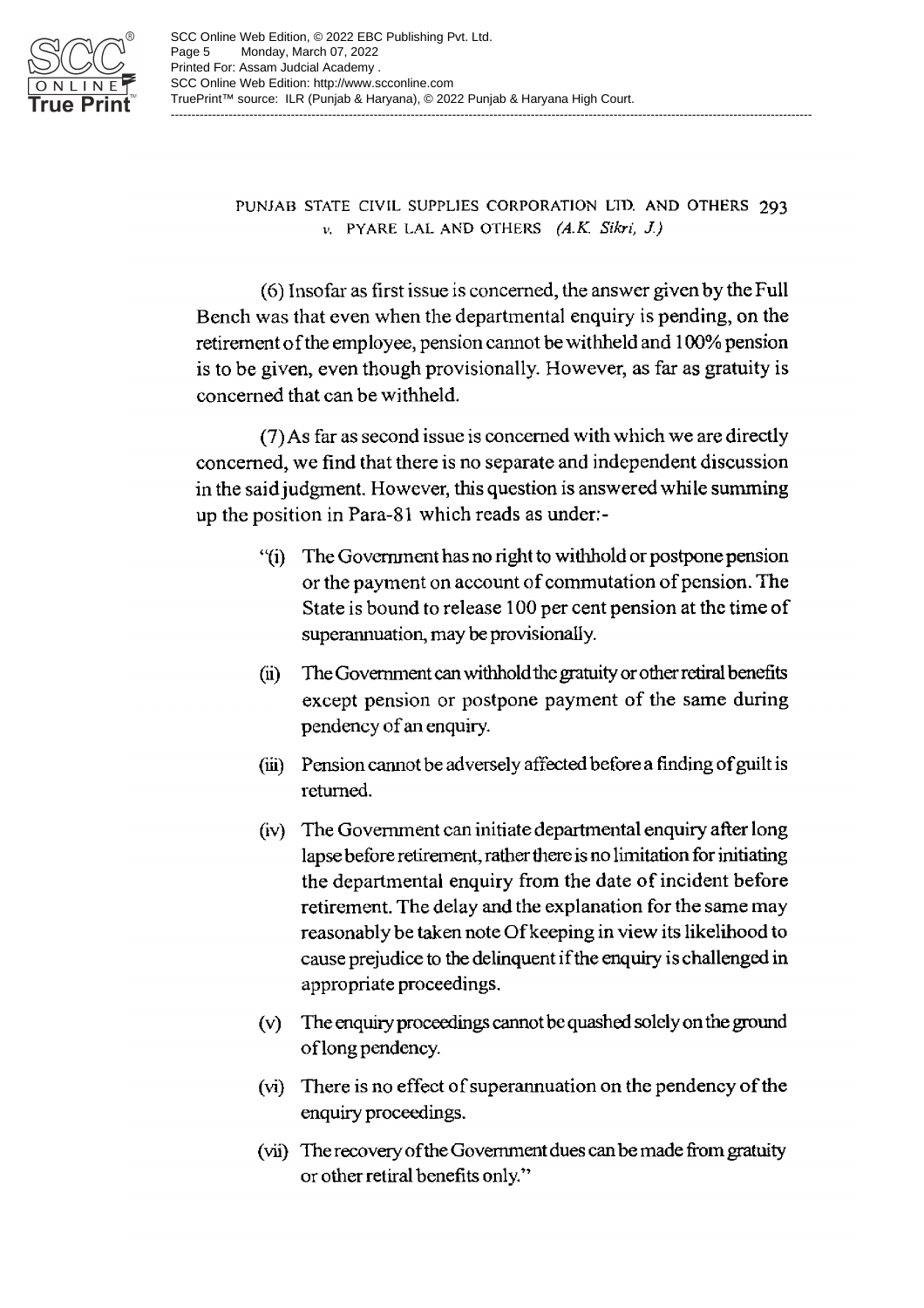

I.L.R. PUNJAB AND HARYANA

 $2013(1)$ 

Faced with the aforesaid situation, the Division Bench was persuaded by the following considerations in referring the matter to the larger Bench:-

> "As per the aforesaid conclusion of the Full Bench, the Government is empowered to withhold "gratuity or other retiral benefit except pension" or can even postpone the payment thereof during the pendency of the enquiry. A reading thereof gives an impression that it is only the pension which has to be released and cannot be withheld and gratuity as well as other retiral benefits can be withheld. This is fortified by reading this conclusion along with conclusion on issue No.1. We, however, find that a Division Bench of this Court in "B.S. Gupta Vs. Uttar Haryana Bijli Vitran Nigam Limited and others" 2006(8) SLR 690, directed release of amount of leave encashment as well while relying upon the same judgment of the Full Bench in  $Dr. Is har$ Singh (supra). A perusal of this order of the Division Bench shows that after extracting Para No.81 of Dr. Ishar Singh (supra) case, the Division Bench observed that the pension of the petitioner in the said case could not be withheld or postponed nor any other benefit could be denied to him merely because some departmental proceedings or criminal proceedings are pending and for this reason directed release of amount of leave encashment as well. This order of the Division Bench is followed by another Single Judge in "Dayal Singh vs. Uttar Haryana Bijli Vitran Nigam, Panchkula and others" 2010 (1) SLR 221. However, another Single Judge of this Court in the case of "Harbhajan Singh Riar Vs. State of Punjab and others" 2009(8) SLR 99, dealt with the issue of leave encashment and interpreted the judgement of Dr. Ishar Singh (supra) in a different manner, holding that except pension, gratuity and other retiral benefits could be withheld. Adverting to the payment of leave encashment, the learned Single Judge took the issue that payment of leave encashment could be withheld wholly or in part during the pendency of the disciplinary proceedings giving following reasons in support of this conclusion:

"So far as the claim of the petitioner for payment of leave encashment is concerned, Rule 8.21 (aa) of Punjab Civil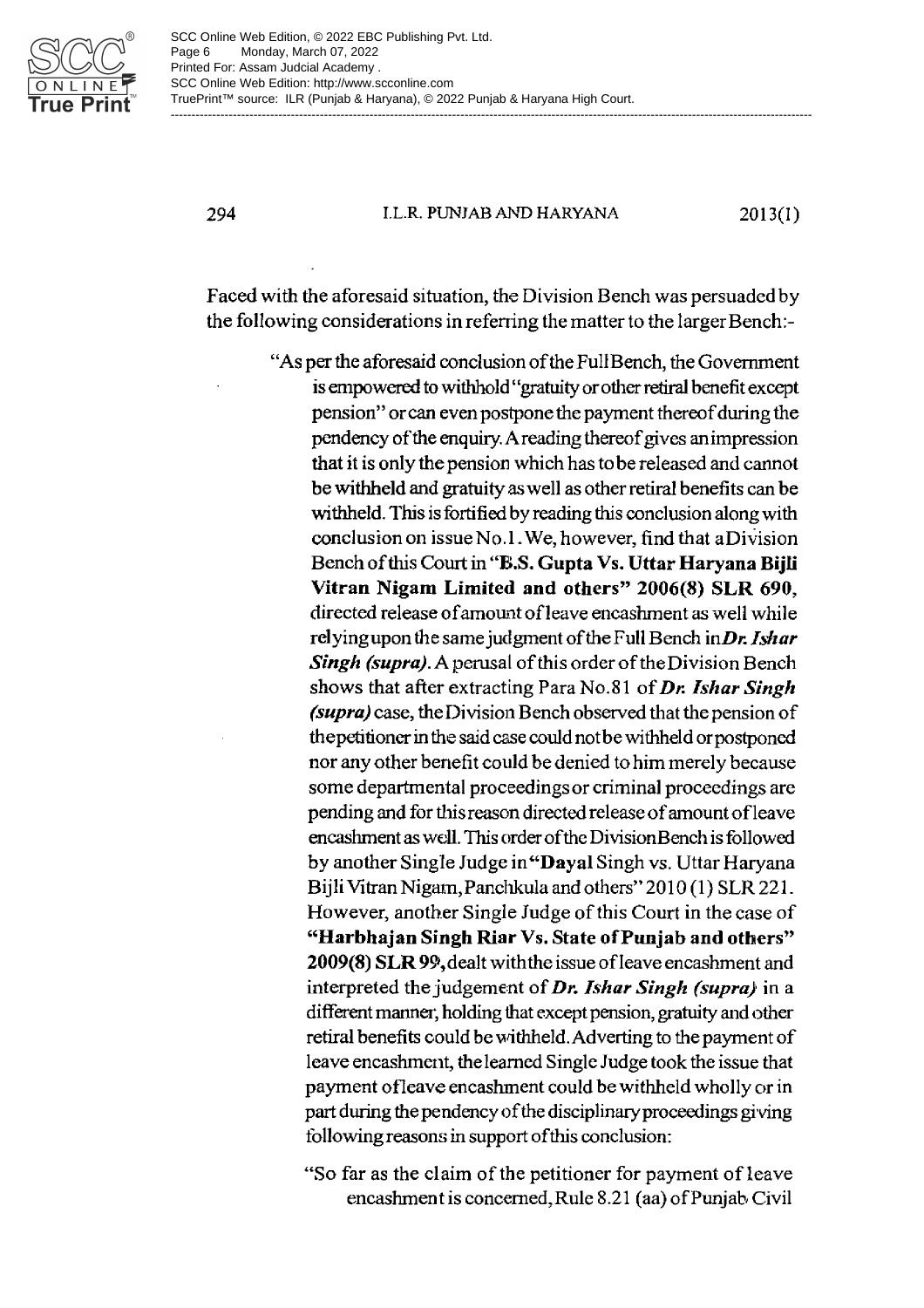

PUNJAB STATE CIVIL SUPPLIES CORPORATION LTD. AND OTHERS 295 v. PYARE LAL AND OTHERS (A.K. Sikri, J.)

> Services Rules, Volume I, Para I, Chapter VIII provides that the same may be withheld wholly or in part while disciplinary proceedings are pending against the employee. If in the opinion of the authority, there is a possibility of some money becoming recoverable from the employee on the conclusion of the proceedings against him, the respondents have a right to withhold the payment of leave encashment. Under the circumstances, at this stage, the petitioner as a matter of right cannot claim payment of leave encashment. Prayer in this regard is therefore, rejected."

- From the aforesaid, it becomes clear that the Courts have given different interpretation to the dicta laid down in the case of Dr. Ishar Singh (supra). It needs a clarification and valid determination as to whether other retiral benefits including amount of leave encashment can also be withheld and it is only the pension which is to be released.
- We are of the opinion that the matter needs to be considered by the Full Bench. We accordingly direct that Registry may place the matter before the Chief Justice on the Administrative side for constituting a Full Bench in this behalf."

(8) From the aforesaid discussion one thing which becomes clear is that the Full Bench in Dr. Ishar Singh's case (supra) had formulated 7 principles. Though the entire judgment deals with the question of withholding or postponement of pension, Principle (ii) without any separate or independent discussion was laid down in the following terms:-

> "(ii) The Government can withhold the gratuity or other retiral benefits except pension or postpone payment of the same during pendency of an enquiry."

Though while concluding Principle (ii), it was stated to the effect that the Government can withhold the gratuity and other retiral benefits except pension and postpone payment of same during the pendency of enquiry, literal reading of this provision would indicate that not only gratuity, but other retiral benefits can also be withheld and it is only pension which is to be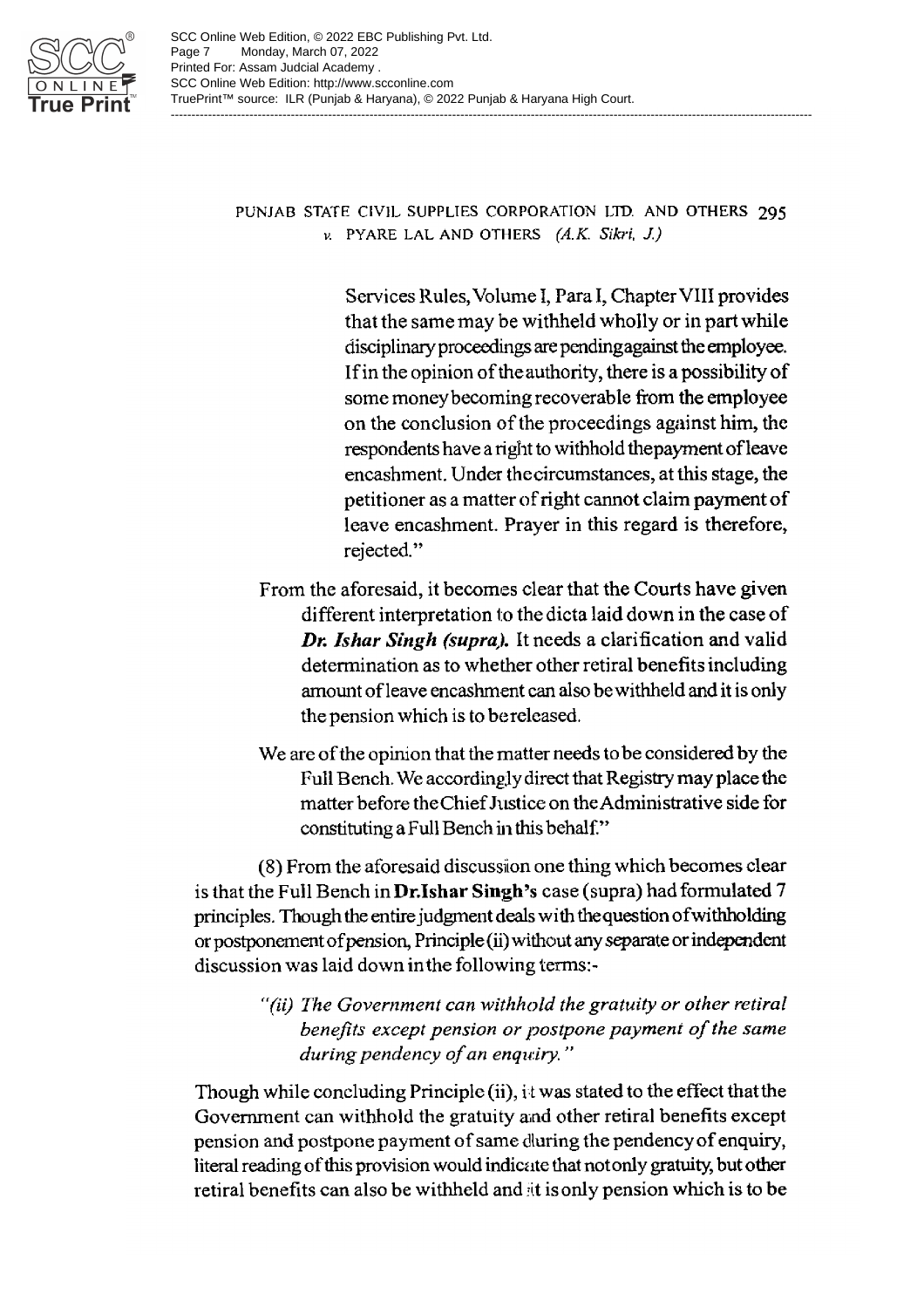

296

#### **I.L.R. PUNJAB AND HARYANA**

 $2013(1)$ 

released even when departmental enguiry is pending. It, however, becomes clear that while interpreting this judgment, Division Bench in the case of **B.S.** Gupta (2) (supra), held that as per Full Bench judgment in Dr. Ishar Singh's case (supra), not only the pension but even retiral benefits could not be withheld because of some departmental proceedings or criminal proceedings pending against the retiree and only the amount of gratuity could be withheld. Since the judgment in Dr. Ishar Singh's case (supra) is read in different manner by other single Judges, the issues needs to be finally resolved to and settled.

(9) The matter was argued before this Bench on 19th October, 2012. At that time, counsel for the parties also expressed their desire to supplement their oral submissions with written arguments. Ten days' time was granted for this purpose. However, neither of the parties have filed their written submissions. We, therefore, proceed to decide the matter on the basis of oral submissions. As pointed out above, the discussion in Dr. Ishar Singh's case (supra) revolved around pension only. However, in the absence of any discussion on other benefits, we would like to take note of the case law which has emerged on this aspect.

(10) In Bengali Babu Misra vs. State of U.P. and Ors. reported as (3), decided on 5.12.2002, Division Bench of Allahabad High Court held that post retiral dues cannot be withheld in the absence of any provisions in service rules or Government orders or any other law authorising so. It was specifically held that post retiral dues, may be of gratuity, pension or other dues of the retiree, can be withheld only in accordance with any rule. In that case, since there was no such rule, the Court permitted release of retiral benefits, be it pension or other dues. Same view is taken by the High Court of Jharkhand in Dr. Dudh Nath Pandey versus The State of **Jharkhand and others (4).** The specific question formulated in the said case was as under:-

> "Whether in absence of any rule/guideline, the State Government has jurisdiction to withhold leave encashment or part of it, permanently or temporarily, or can recover the leave encashment, on the ground of pendency of a departmental or criminal proceeding or on the ground that the retired employee

 $(2)$ 2006 (8) SLR 690

 $(3)$ 2003 (3) AWC 1760 & MANU/UP/1042/2002

 $(4)$ 2009 (2) SLJ 105 (Jharkhand)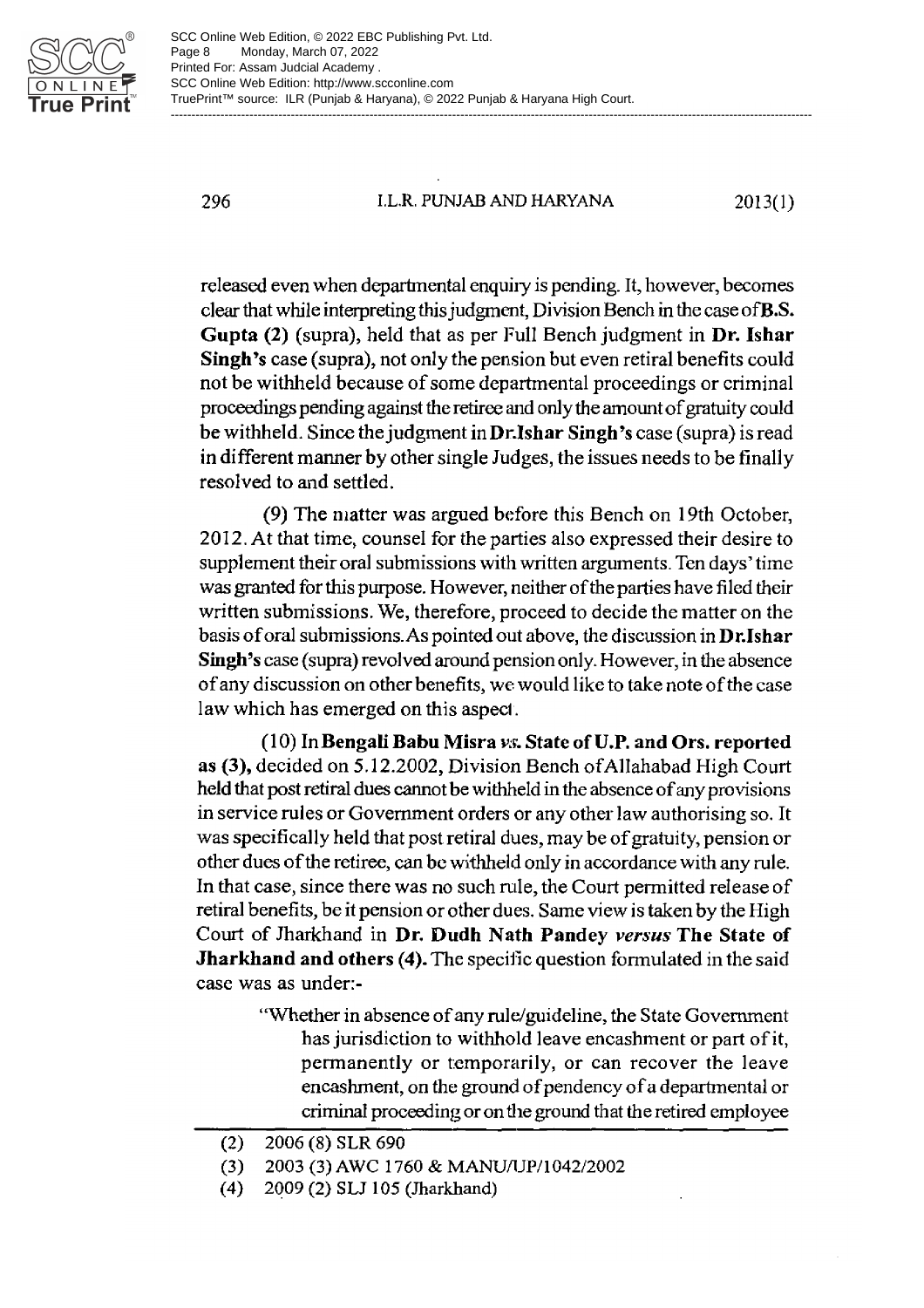

## PUNJAB STATE CIVIL SUPPLIES CORPORATION LTD. AND OTHERS 297 v. PYARE LAL AND OTHERS (A.K. Sikri, J.)

has been convicted in a judicial proceeding or found guilty in a departmental proceeding?"

After scanning through various case laws on the subject, the Division Bench culled out the following principles:-

- "17. The various guidelines which have been given by the decisions, referred to above, are as follows:
	- The conditions precedent for imposing penalty of  $(i)$ withholding pension is that there should be a finding in departmental enquiry or judicial proceeding that the pensioner committed grave misconduct in the discharge of his duty while in office.
	- (ii) Before the power under Rule  $43(b)$  can be exercised in connection with alleged misconduct of the retired government servant, it must be shown that in departmental proceeding or judicial proceeding, the concerned Government servant has been found guilty of grave misconduct.
	- (iii) Unless the pensioner is found guilty of misconduct in departmental or judicial proceeding any part of his pension cannot be withheld.
	- (iv) The employee's right to pension is a statutory right. The measure of deprivation of his pension must be commensurate with the gravity of misconduct as it offends the right to assistance as framed under Article 41 of the Constitution.
	- $(v)$  The pensionary dues payable to the employees including Gratuit; which is also pension within the meaning of Bihar Pension Rules cannot be withheld. Similarly, Leave Encashment cannot also be withheld since that is paid in lieu of unutilized leave as it partakes the character of salary.
	- (vi) The power under Rule 43(b) cannot be exercised before the pensioner is found in departmental or judicial proceeding guilty of grave misconduct.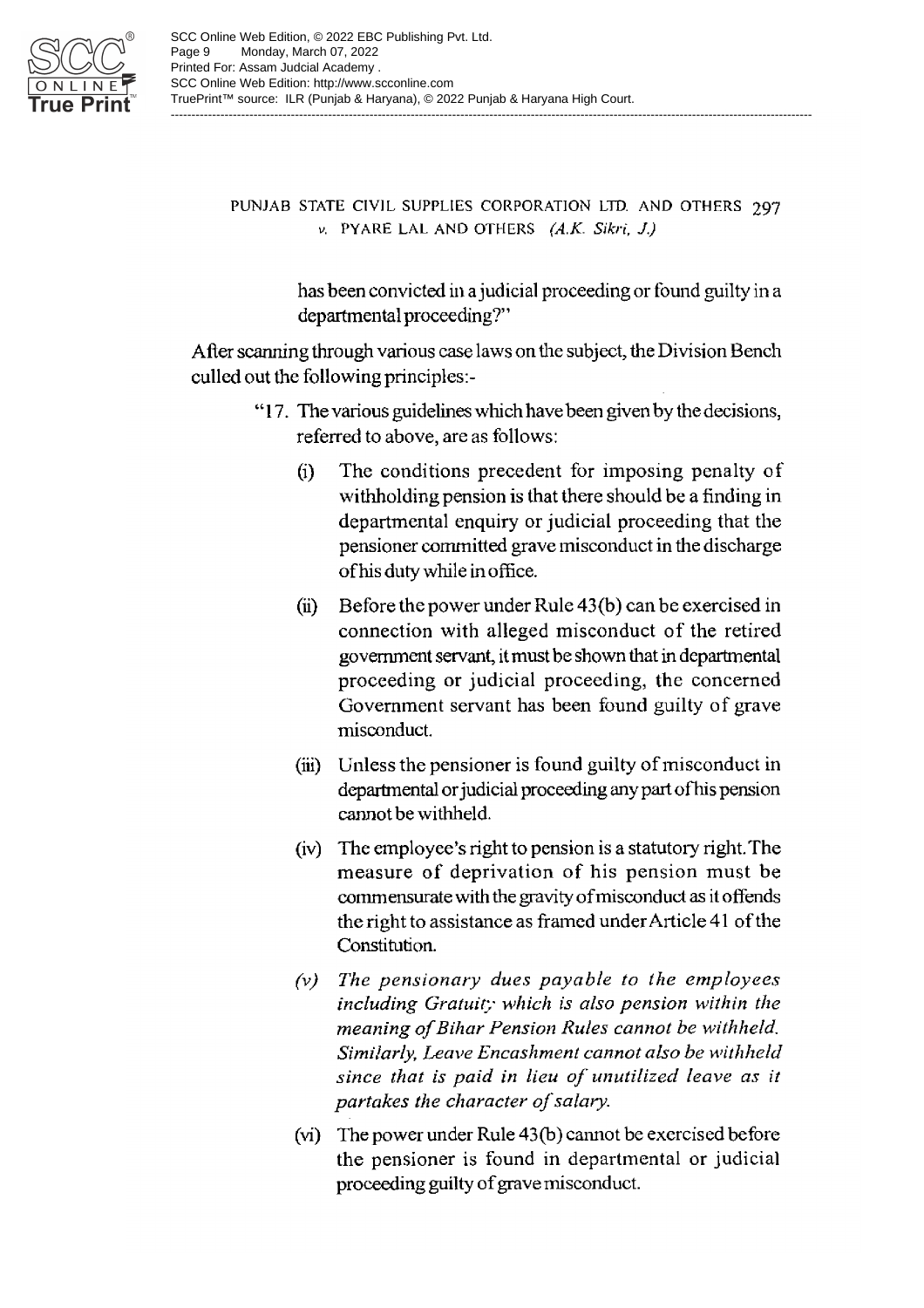

298

#### I.L.R. PUNJAB AND HARYANA

 $2013(1)$ 

(vii) The bare reading of the Rule  $43(a)$  of the Bihar pension Rules would make it evident that the power to withhold or withdraw pension is permissible only when the pensioner is found to be guilty of grave misconduct and not that during the pendency of such proceedings." [Emphasis added]

The Court in that case was concerned with the leave encashment. Finding that there was no rule permitting the Government to withhold the benefit of leave encashment, the Court held that it could not be withheld. Reason given was that leave encashment partakes the character of salary, which is a property and, thus, withholding thereof in the absence of statute would mean depriving a person of his property without statute or law which would be violative of Article 300A of the Constitution of India. This is so stated in the following terms:-

> "25. Before we go into the legal sanctity of the circular, it must be remembered that the Leave Encashment is paid on account of unutilized leave and therefore, it partakes the character of salary. Pension is no longer considered as a bounty. The salary is a property given to the hands of the State which cannot be withheld except under the powers derived by a statute or law as contemplated under Article 300A of the Constitution of India as laid down by the Supreme Court in MANU/SC/0046/1988: AIR1988SC1407 [State of U.P. v. Haji Ismail Noor] and MANU/SC/0325/2003: [2003]3SCR779 [K.S.R.T.C. v. K.O. Varghese].

> 28. The above executive instruction is not a law under Rule 300A of the Constitution of India. In the absence of any statutory rule, how can it be claimed that the Leave Encashment can be withheld by the Government on the strength of the executive instructions?"

(11) According to us, the aforesaid enunciation is in accord with the correct legal position. Therefore, what is to be seen in the present case is as to whether there is any rule which empowers the appellants to withhold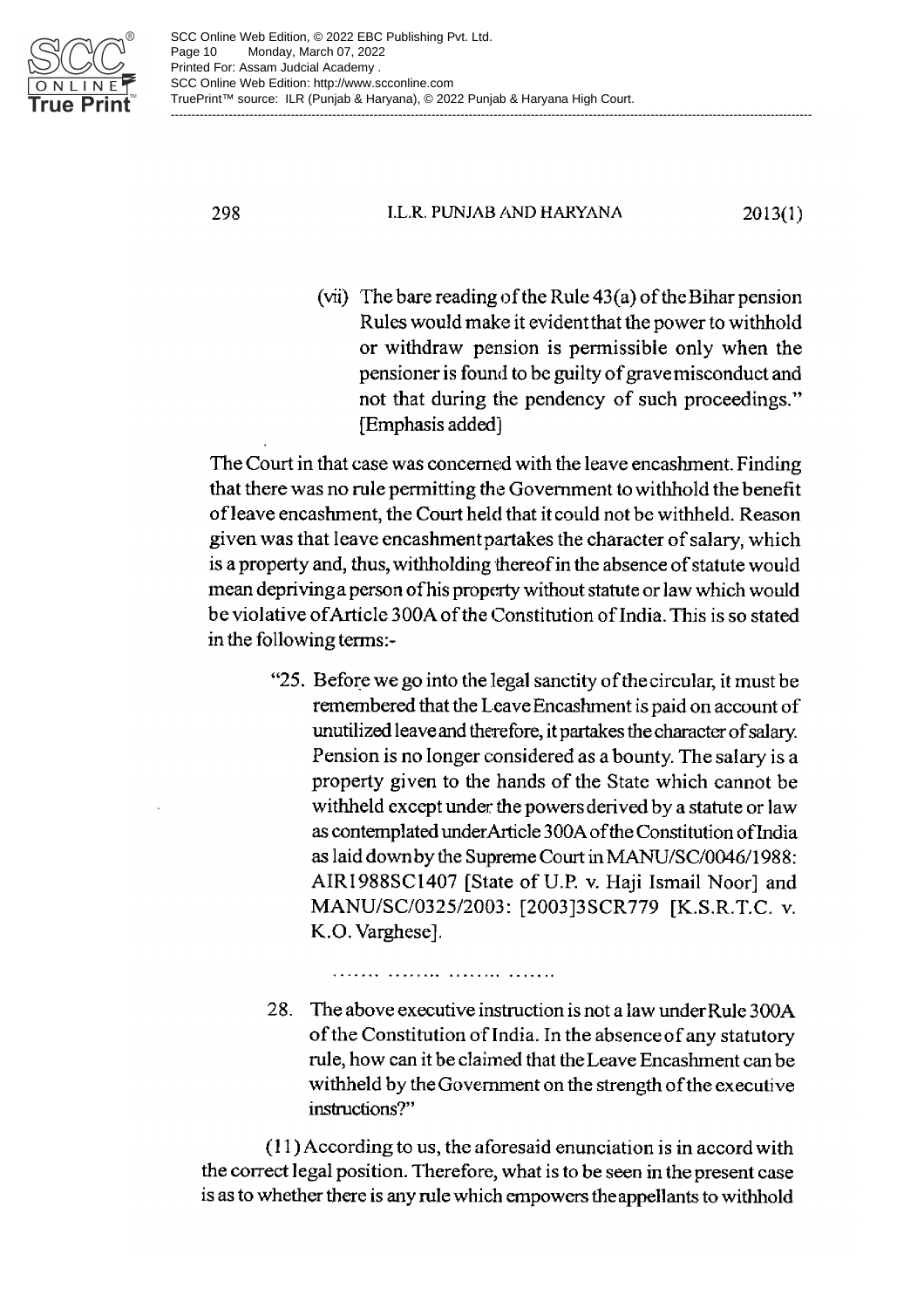

PUNJAB STATE CIVIL SUPPLIES CORPORATION LTD. AND OTHERS 299  $\nu$ . PYARE LAL AND OTHERS  $(A,K, Sikri, J.)$ 

the benefit of encashment of leave. On this issue, we may point out that Full in Dr.Ishar Singh's case (supra) referred to rule 2.2.(c) of the Punjab Civil Services Rules, Volume-II, which is applicable to the appellants as well, and that rule reads as under:-

"Rule 2.2 (c).

- (1) Where any departmental or judicial proceeding is instituted under Clause (b) of Rule 2.2, or where a departmental proceedings is continued under Clause (i) of the proviso thereto against an officer who has retired on attaining the age of compulsory retirement or otherwise, he shall be paid during the period commencing from the date of his retirement to the date of which, upon conclusion of such proceedings, final orders are passed, a provisional pension not exceeding the maximum pension which would have been admissible on the basis of his qualifying service up to the date of retirement or if he was under suspension on the date of retirement up to date immediately proceeding to the date on which he was placed under suspension; but no gratuity or death-cum-retirement gratuity shall be paid to him until the conclusion of such proceedings and of final orders thereon.
- The gratuity, if allowed to be drawn by the competent authority on the conclusion of the proceedings will be deemed to have fallen due on the date of issue of final orders by the competent authority.
- (2) Payment of provisional pension made under Subclause (1) shall be adjusted against the final retirement benefits sanctioned to such officer upon conclusion of the aforesaid proceedings but no recovery shall be made where the pension finally sanctioned is less than the provisional pension or the pension is reduced or withheld either permanently or for a specified period."

As per the aforesaid rule, only gratuity or death-cum-retirement gratuity can be withheld and no other retiral benefit is stipulated. Learned counsel for the appellants also could not point out any other rule authorizing the appellants to withhold the benefit of encashment of leave.